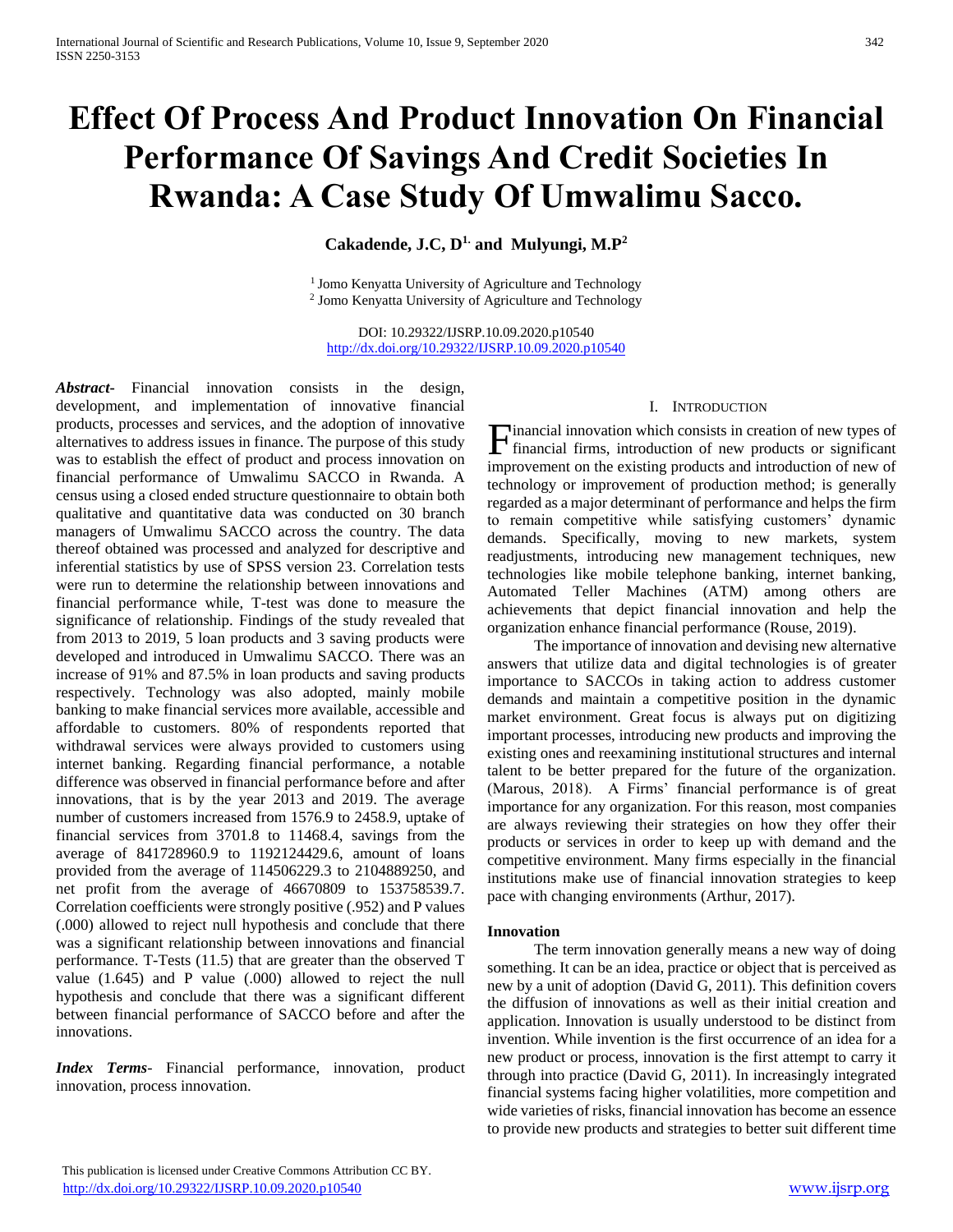& market circumstances and to meet different requirements of participants in financial system.

 Financial innovations arise due to several reasons. These include need to raise the number of customers, reduction in failure costs, mobilizing more savings and deposits, growing loan portfolio, increase profits, reduced managing costs, transparency and customization. A highly unstable environment leads to the best innovation which creates a unique competitive position and competitive advantage and leads to a high performance. (Hausman , Johnston , 2014).

## **Product and process innovations**

 According to Rouse (2019), process innovation is introduced in an organization to solve a problem or run a business in a completely different way to produce benefits to those who are carrying out the process or to the customers or both. The importance of process and product from financial innovation is observed by Merton (2011) as a method transforming to a competitive advantage, superior financial growth and consequently growth of a company. Despite the implication of financial innovation in elucidating performance in financial institutions, the impact of innovation on growth is misinterpreted in two ways; insufficient comprehension about the innovation triggers and poor testing of innovations' impact on development (Mabrouk & Mamoghli, 2010). Process innovation and product innovations are the main factors that have helped financial institutions to withstand aggressive competition in Kenya. Uptake of financial services by citizens has declined owing to issues of declining membership. SACCOs had to embrace process and product innovations to be able to compete with other competitors (Ngure,2017).

# **Innovation and Financial performance of SACCOs**

 Financial performance refers to choices and practices both long and short-term which serve the same objective leading to a firm's growth by means of making sure that return on capital surpasses cost of capital, without minimizing expensive financial risks. Determinants of financial performance include return increasing membership, uptake of financial services, mobilization of more savings, growth of the loan portfolio, net profit, among others. This means that SACCOs whose financial performance is good make remarkable increments in numbers of members, mobilize more savings from members to finance loan provision, have increasing uptake of financial services by customers, experience growing loan portfolio, and increasing net profit. (Esokomi and Mutua,2018).

 In the present vibrant and competitive business environment, firms have to constantly develop products and introduce changes in order to meet the continuously varying needs and wants of client in order to exhaust the possibilities of achieving the expected objectives in terms volume of sales, market share, and profit. Product and process innovation that lead to quality and fast service, flexibility and high efficiency contribute to the firm's better financial performance. Product and process innovations offer a potential protection to a firm from market threats and competitors. A study conducted in Canada, ascertained that innovations had positive and significant link with financial performance of Credit and Savings Cooperatives. Therefore, it a conclusion was drawn that innovations aimed at

 This publication is licensed under Creative Commons Attribution CC BY. <http://dx.doi.org/10.29322/IJSRP.10.09.2020.p10540> [www.ijsrp.org](http://ijsrp.org/)

strengthening of operations are a key determinant of financial performance and gives additional discernment of the indirect effect of the specific elements of innovations on performance of SACCO (Coromel, 2016). Based on the findings of the study on innovations and financial performance in Kenya, Ngure (2017) recommended that SACCOs adopt innovations that include product innovations, process innovations and institutional innovations in order to improve financial performance.

## **SACCOs in Rwanda**

 SACCOs are the most important driver of rural economy in Rwanda because in most rural areas are the sole accessible financial institutions. The government of Rwanda created SACCOs, mainly Umurenge SACCO, a community based Savings and Credit Cooperative in order to attain a notable level of financial inclusion to contribute to the attainment of national sustainable economic development. in 2008, 416 Umurenge SACCO were created distributed over 416 administrative sectors to facilitate rural community members and low income people in general to have easy access to finance. Umwalimu SACCO was established in 2009 with 30 branches distributed over 30 districts across the country to facilitate access to finance to teachers and improve their welfare. In general SACCO were expected to promote accessibility, affordability and uptake of financial services in Rwanda. Saccos contributed to financial inclusion in Rwanda by making basic financial products/services including transaction banking, savings, credits, payments and remittances and other services proximate to people who may even be previously not served due to being located in a remote area. (Hategekimana, et al, 2019).

#### II. STATEMENT OF THE PROBLEM

 Performance objectives for SACCOs in Rwanda include growing membership, mobilizing more savings, growing the loan portfolio, increasing uptake of financial services, and net profit among others. Performance of SACCO in general ever since they started has been poor and below expectation (BNR (2011) According to Munyaneza (2017) Saccos were advised to adopt financial innovations to withstand aggressive competition and attract more customers. It is in this regard, that Umwalimu Sacco resolved to embrace process and product innovations starting from 2013 to enhance service quality in order to attract more customers. Ever since, the efforts of innovation were implemented, no empirical evidence existed to indicate how the innovations were adopted and how process and product innovation this could be linked with financial performance of the Sacco. Therefore this study seeks to bridge that gap by investigating the innovations adopted in Umwalimu Sacco and measuring the link between innovations and financial performance, hence justification for this study.

#### **Empirical review**

 A study by Gunday, Ulusoy, Kilic & Alpkan (2011) on the effects of innovations on firm's performance, attempt to find the effect of the organizational, process, product and marketing innovations on the different aspects of firm's performance including innovative, production, market and financial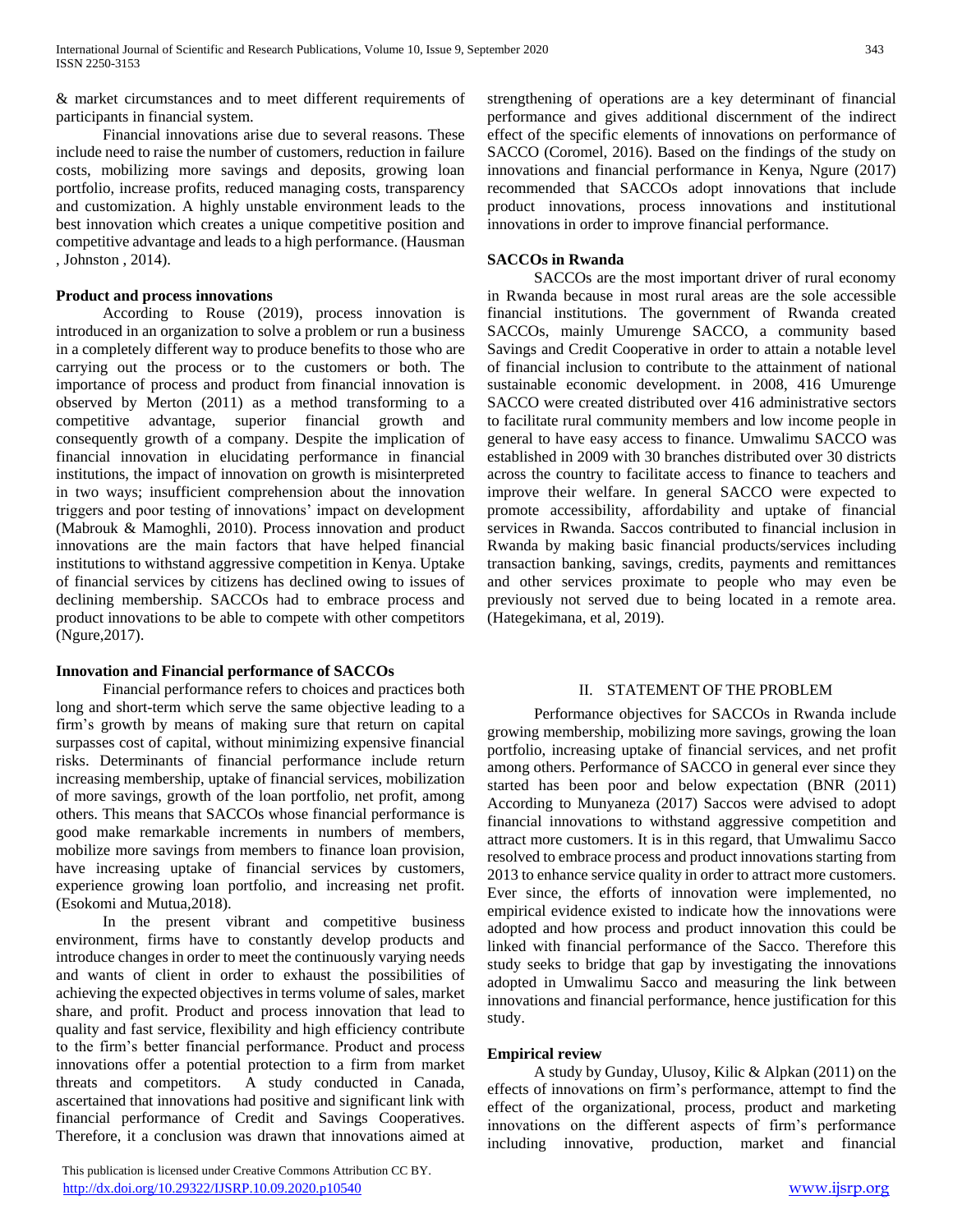performances, based on an empirical study covering 184 manufacturing firms in Turkey. The results displayed positive effects of innovations on firm performance in manufacturing industries. An empirical study by Lin (2013) on SMEs in Taiwan exposed that the business and marketing performance of the firm is determined by its innovation ability and ultimately influence on financial performance. Tabas & Beranova (2012) tried to find possible effect of product innovations on the financial performance of small and medium sized enterprises in the Czech Republic. The results showed that continuous innovations are needed according to their pilot study of statistical sample of 100 companies.

 An exploratory research on 43 commercial banks in Kenya by Frame, Scott, and Lawrence J. White, (2012) on the effects and the determinants of financial innovation on bank performance confirmed that a strong competition and technology are the major drivers of financial innovation. Njeri (2013), on her study on the effects of financial innovation on the financial performance of deposit taking SACCOs in Kenya, found that there is a positive relationship between financial innovation and financial performance. Findings of Ngure (2017) on financial innovations and performance of Sacco's correspond to the findings of Njeri (2013) and based on the findings he recommended that SACCOs adopt innovations that include product innovations, process innovations and institutional innovations in order to enhance operations and improve financial performance.

 A study conducted by Muyitz (2013) and Tuma, (2016) on process innovation on SACCOs in Thailand and Bangladesh respectively in revealed successful SACCOs adopted new and novel technologies in order to improve delivery of services to their clients. Such technologies included ATM (Automated Teller Machine), Internet banking and mobile phone banking. The studies concurred that adoption of the technologies together with improvements made in the provision of services contributed to a greater extent to financial performance of the SACCOs and thus confirmed a positive significant association between adoption of innovations and financial performance of Saccos. A study conducted in Canada by Colomel, (2016) ascertained that innovations had positive and significant link with financial performance of Credit and Savings Cooperatives and concluded that innovations aimed at strengthening of operations are a key determinant of financial performance.

# III. METHODOLOGY

 A census using a closed ended structure questionnaire to obtain both qualitative and quantitative data was conducted on 30 branch managers of Umwalimu SACCO across the country. The data thereof obtained was processed and analyzed for descriptive and inferential statistics by use of SPSS version 23. Correlation tests were run to determine the relationship between innovations and financial performance while, T-test was done to measure the significance of relationship

# IV. RESULTS AND FINDINGS

**Socio-demographic information of respondents**

 Social demographic information as indicated in Table1, include age, gender, education, marital status, and experience of the respondents. This study revealed that age ranges between 25- 35 years for majority 60% of the respondents, while a minority 40%, were aged between 36 and 45 years. The results suggest that that most respondents are still young and energetic. Further, 60% of the respondents were males with a majority 80% having attained a bachelor's degree. This gives an impression that all respondents were qualified to carry out their responsibilities. The results further reveal that 67% of the employees had a working experience of 5 to 7 years while 33% had served for 8 and more years. The foregoing results imply that a majority of the UMWALIMU SACCO employees had a lot of experience and hence, knowledgeable enough to offer reliable and valid information required for the current study.

# **Table 1: Socio-demographic information of respondents**

| Variable                                 | <b>Frequency</b> | <b>Percentage</b> |  |
|------------------------------------------|------------------|-------------------|--|
|                                          |                  |                   |  |
| Age [Average: 33.5]                      |                  |                   |  |
| $25 - 35$                                | 18               | 60                |  |
| $36 - 45$                                | 12               | 40                |  |
| <b>Gender</b>                            |                  |                   |  |
| Male                                     | 18               | 60                |  |
| Female                                   | 12               | 40                |  |
| <b>Education</b>                         |                  |                   |  |
| Bachelor's                               | 24               | 80                |  |
| Master                                   | 6                | 2                 |  |
| <b>Marital status</b>                    |                  |                   |  |
| Married                                  | 26               | 65.7              |  |
| Single                                   | 4                | 13.3              |  |
| Work experience in years [average: 6.96] |                  |                   |  |
| $5 - 7$                                  | 20               | 66.7              |  |
| 8-9                                      | 10               | 33.3              |  |
|                                          |                  |                   |  |

Source: Primary data

# **Process innovation**

 The study sought to identify process innovations that were adopted in Umwalimu Sacco. Specifically, the study sought to know the how modern technology was adopted and identify process improvements that were introduced to make financial services more available, accessible and affordable to enhance financial performance of the institution.

#### **a) Ownership of computer and access to internet**

 The study sought to understand if respondents had a computer at work and if they used internet in provision of financial services to the members of Umwalimu Sacco. Findings revealed that all respondents had a computer in their offices, and had access to internet connection. Access to electronic device and internet connection is a primary requirement to improve on the process of provision of financial services

# **Table 2: Ownership of computer and access to internet**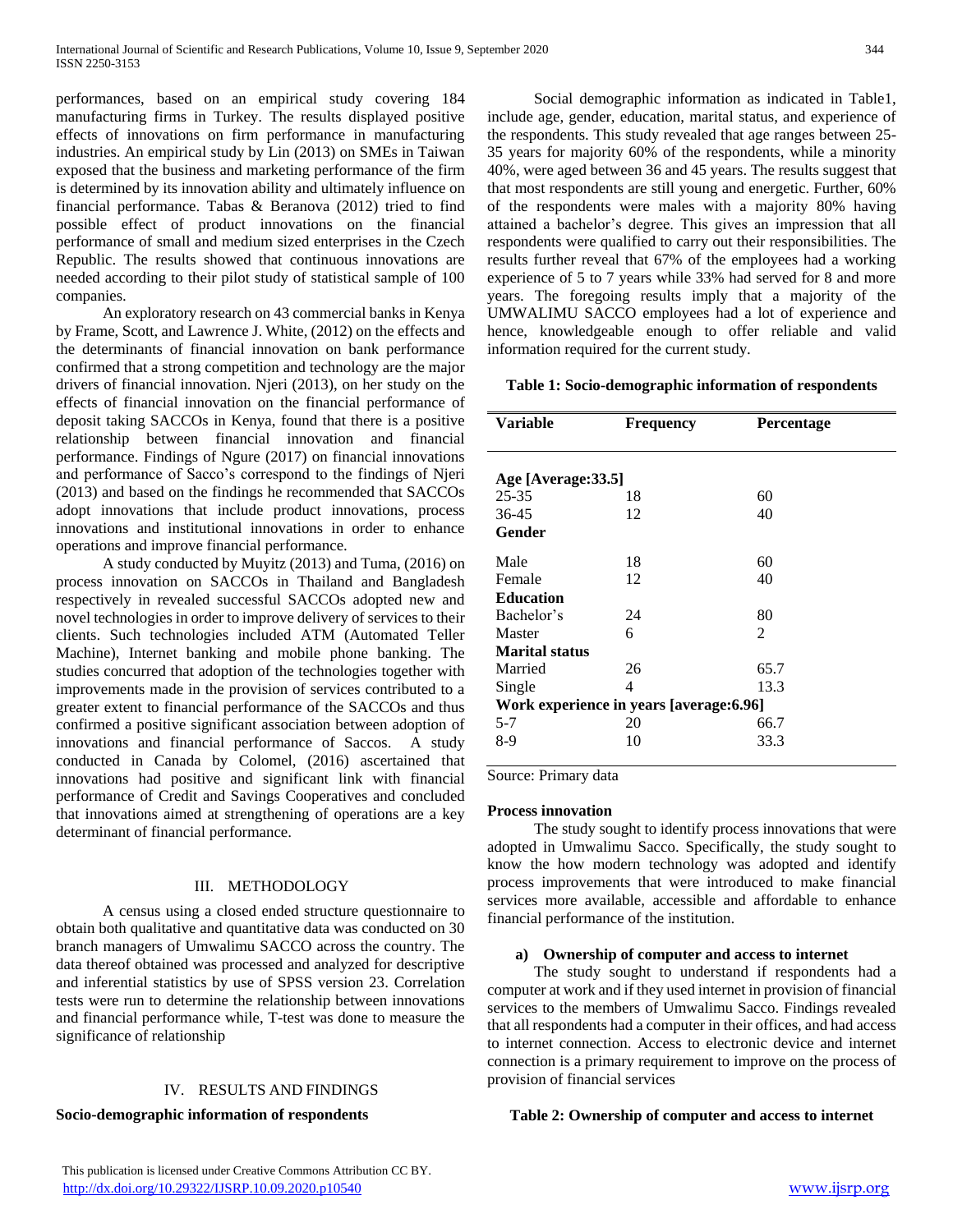| Variable                                                          |    | Frequency | Percentage |
|-------------------------------------------------------------------|----|-----------|------------|
| Owning a computer<br>Internet connection<br>provision of services | in | 30<br>30  | 100<br>100 |

Source: Primary data

# **b) Connectivity and use of technology in provision of services to customers**

 Results in table 3, presents information on how respondents rated their connectivity to internet and how they used technology in provision of various financial services to the members. As regards connection, a majority 57% of the respondents confirmed that they were connected to internet most times, whereas 43% reported that they were always connected to internet. 90% of respondents reported that they always used internet in provision of deposit transactions services. 83.3 % reported that internet is used in providing withdrawal services to the members. All branches always use internet to access CRB (Credit Reference bureau) information on every member of SACCO, use internet to make money transfers, and to access any customer's account details for different purposes.

# **Table 3: Connectivity and use of IT-technology in Service Delivery.**

| <b>Variable</b>                    | <b>Frequency</b>                             | Percentage |  |  |
|------------------------------------|----------------------------------------------|------------|--|--|
| Always connected                   | 13                                           | 43.3       |  |  |
| Most<br>times                      | 17                                           | 56.7       |  |  |
| connected                          |                                              |            |  |  |
|                                    | Use of connection in deposit transactions    |            |  |  |
|                                    |                                              |            |  |  |
| Always                             | 27                                           | 90         |  |  |
| Most times                         | 3                                            | 10         |  |  |
|                                    | Use of connection in withdrawal transactions |            |  |  |
| Always                             | 25                                           | 83.3       |  |  |
| Most times                         | 5                                            | 16.7       |  |  |
|                                    | Use of internet connection access CRB info   |            |  |  |
| Always                             | 30                                           | 100        |  |  |
|                                    | Use of internet connection to make transfer  |            |  |  |
| Always                             | 30                                           | 100        |  |  |
| <b>Access to customers details</b> |                                              |            |  |  |
| Always                             | 26                                           | 86.6%      |  |  |
| Most times                         | 4                                            | 13.3       |  |  |

# **c) Use of ATM and Internet Banking**

 The study sought to understand how these technology (Automated Teller Machine and Internet Banking) were adopted in Umwalimu SACCO. These are technologies that makes access to financial services more accessible at the customers' convenience be it in terms of time, location, etc. the study revealed that ATM and Internet Banking had not yet been adopted by Umwalimu SACCO.

# **i) Mobile banking**

 Results in table 4; indicate that a 80% majority of the respondents reported that withdrawal services are provided to customers using mobile banking. Implying that members of the

 This publication is licensed under Creative Commons Attribution CC BY. <http://dx.doi.org/10.29322/IJSRP.10.09.2020.p10540> [www.ijsrp.org](http://ijsrp.org/)

Umwalimu SACCO could access cash without going to the branch offices for the same service. Further, the same level of members revealed that they could conduct cash transfers using mobile money. The results further revealed that an overwhelming 73% of the respondents applied and received loans through mobile banking.

Table 4: Mobile banking

| <b>Variable</b>                      | <b>Frequency</b>                                  | <b>Percentage</b>                                       |
|--------------------------------------|---------------------------------------------------|---------------------------------------------------------|
|                                      | deposit services provided using mobile banking    |                                                         |
| Not at all                           | 30                                                | 100                                                     |
|                                      | Withdrawal services provided using mobile banking |                                                         |
| Always                               | 24                                                | 80                                                      |
| Most times                           | $\overline{4}$                                    | 13.3                                                    |
| Sometimes                            | $\mathcal{L}$                                     | 6.7                                                     |
|                                      |                                                   | Money transfer services provided through mobile banking |
| <b>Sometimes</b>                     | 24                                                | 80                                                      |
| Rarely                               | 6                                                 | 20                                                      |
| <b>Checking loan status service</b>  |                                                   |                                                         |
| Most times                           | 23                                                | 76.7                                                    |
| <b>Sometimes</b>                     | 7                                                 | 23.3                                                    |
| <b>Check account balance service</b> |                                                   |                                                         |
| Always                               | 30                                                | 100                                                     |
|                                      | Bank statement requests through mobile banking    |                                                         |
| Sometimes                            | 20                                                | 66.7                                                    |
| Rarely                               | 9                                                 | 30                                                      |
| Most times                           | 1                                                 | 3.3                                                     |
| Loan requests (overdraft)            |                                                   |                                                         |
| Most times                           | 22                                                | 73.3                                                    |
| Sometimes                            | 8                                                 | 26.7                                                    |
| Alerts, SMS to members               |                                                   |                                                         |
| Always                               | 30                                                | 100                                                     |

# **D) Product innovation**

 The study sought to identify all loan and savings new products and improvements on the products that existed by the year 2013 and by 2019.

# **i) Loan products by 2013 and by 2019**

 This study found out that by the year 2013, there were 6 loan products available to Umwalimu Sacco customers including mortgage loan, emergency loan, salary advance, business loan, overdraft loan and one laptop per teacher loan product, whereas by the year 2019 11 loan products were available to customers. Five new loan products were developed and introduced in Umwalimu SACCO. The number of products increased represent 91% increase which is a remarkable step in loan product innovation. These new loan products are school fees loan, medical loan, home furniture, agriculture and livestock, and vehicle and asset loan.

# **Table 5: Loan products developed between the years 2013 and by 2019**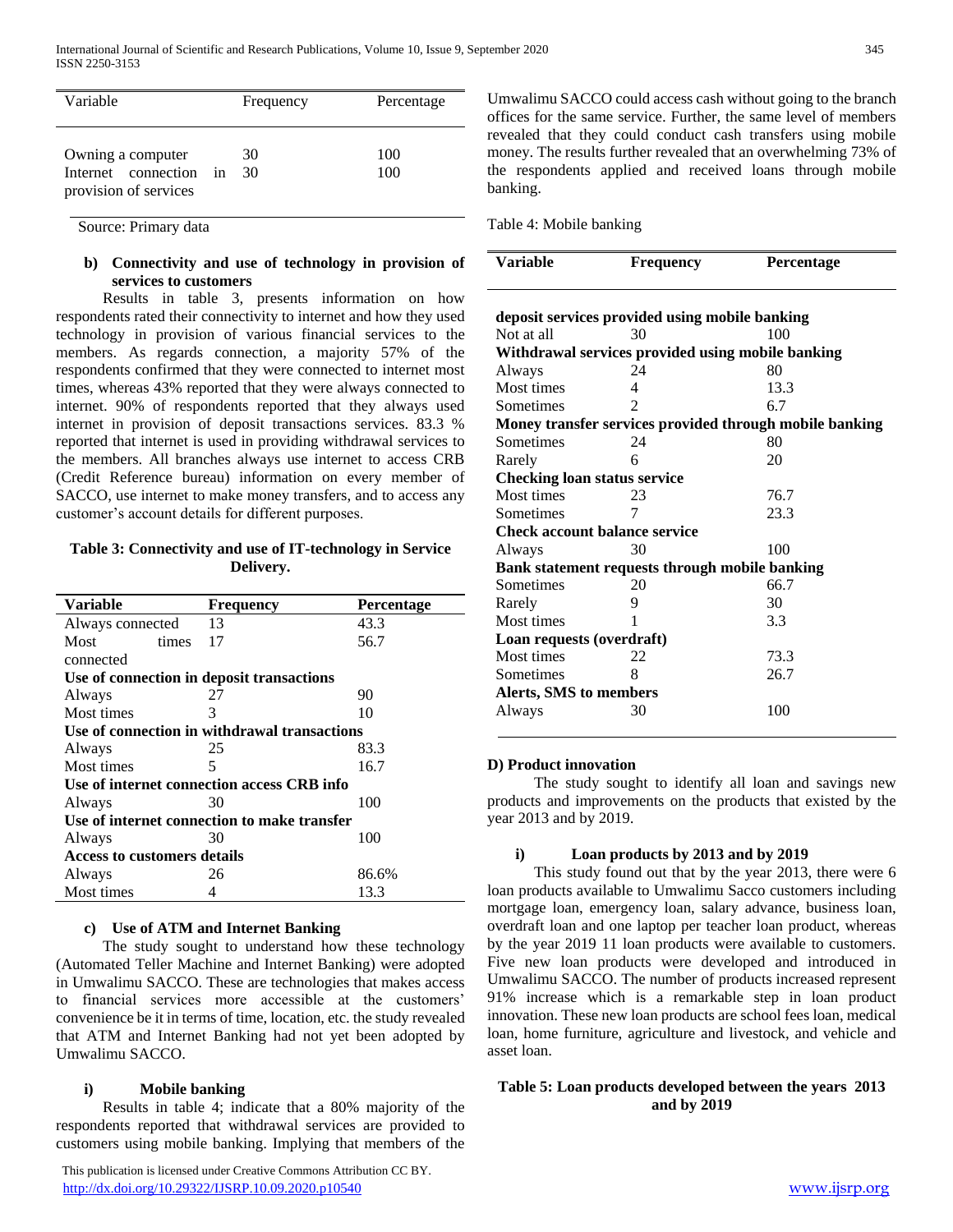| <b>SN</b> | Loan products by 2013  | products<br>Loan<br>by<br>2019 |
|-----------|------------------------|--------------------------------|
|           |                        |                                |
|           | Mortgage loan          | Mortgage loan                  |
| 2         | Emergency loan         | Emergency loan                 |
| 3         | Salary advance         | Salary advance                 |
| 4         | <b>Business loan</b>   | Business loan                  |
| 5         | Overdraft loan         | Overdraft loan                 |
| 6         | One laptop per teacher | laptop<br>One<br>per           |
|           |                        | teacher                        |
|           |                        | School fees loan               |
| 8         |                        | Medical loan                   |
| 9         |                        | Home furniture                 |
| 10        |                        | Agriculture<br>and             |
|           |                        | livestock                      |
| 11        |                        | Vehicle and<br>asset           |
|           |                        | loan                           |

**Source: Umwalimu SACCO**

# **ii) Loan products offered to customers by 2013 and 2019 in the 30 branches**

 Results in table 6; Indicate that a majority 83% reported that customers accessed all the 6 loan products that existed by 2013 while, 87% reported that the members of SACCO accessed all eleven loan products by the year 2019. Having a good number of loan products indicates that the SACCO has designed products that suits the demands of the members, which in turn may positively affect uptake of financial services and eventually lead better financial performance.

#### **Table 6: Loan products that were offered**

| Period           | Number of Frequency |    | Percent |
|------------------|---------------------|----|---------|
|                  | loan                |    |         |
|                  | products            |    |         |
| By               |                     |    | 16.7    |
| $2013$ [average: | 6                   | 25 | 83.3    |
| 5.83]            |                     |    |         |
| 2019<br>By       | $9-10$              |    | 13.3    |
| [average: 10.83] | 11                  | 26 | 86.7    |

#### **Improvements on loan services**

 Results in table 7; show that the average number of months it took to provide mortgage loan by 2013 was 6.67, whereas the average months it took by the year 2019 was 1.2. This is a very remarkable decrease in the period it takes to provide mortgage loans. 86.7% of respondents reported that by 2013, providing mortgage loan took 5 to 7 months, whereas 80% of respondents reported that they could only take one month to provide mortgage loan to the members. All respondents reported a decreasing number of requirements for getting a mortgage loan from 8 to 5 requirements. The decrease obviously means that access to mortgage loan was made easier to the members than before. For emergency loan, the average number of days it took to get the loan was 2.76 by 2013, which declined to 1 day by 2019. This study further revealed that salary advance loan could take averagely 12.3 days by 2013, which decreased to 2.5. the number of requirements to get a salary advance loan reduced from 7 to 4days. The average number of months it took to get a business loan by 2013 was 3.2,

 This publication is licensed under Creative Commons Attribution CC BY. <http://dx.doi.org/10.29322/IJSRP.10.09.2020.p10540> [www.ijsrp.org](http://ijsrp.org/)

and this reduced to 1months by the year 2019. The number of requirements decreased from 6 by 2013 to 4 by 2019. The average number of hours to get overdraft loan by 2013 was 28.6 days, which decreased to 1.4hours by 2019.

## **Table 7: Improvements on loan services**

| Value                                                         | Frequency | Percent |
|---------------------------------------------------------------|-----------|---------|
| Months takes to provide mortgage loan by 2013 [average: 6.63] |           |         |
| 5-7                                                           | 26        | 86.7    |
| $8-9$                                                         | 4         | 13.3    |
| Months takes to provide mortgage loan by 2019 [average:1.2]   |           |         |
| 1                                                             | 24        | 80      |
| $\overline{c}$                                                | 6         | 20      |
| Number of requirements for mortgage by2013                    |           |         |
| 8                                                             | 30        | 100     |
| Number of requirements for mortgage by2019                    |           |         |
| 5                                                             | 30        | 100     |
| Days emergency loan by 2013 [average: 2.76]                   |           |         |
| 2                                                             | 9         | 30      |
| $3-4$                                                         | 21        | 70      |
| Days emergency loan by 2019                                   |           |         |
| 1                                                             | 30        | 100     |
| Number of requirements emergency by 2013                      |           |         |
| 4                                                             | 30        | 100     |
| Number of requirements                                        |           |         |
| emergency by 2013                                             |           |         |
| $\overline{2}$                                                | 30        | 100     |
| Days to provide salary advanceloan2013 [average:12.3]         |           |         |
| 8-12                                                          | 15        | 50      |
| $13 - 15$                                                     | 15        | 50      |
| Days to provide salary advance loan 2019 [average: 2.5]       |           |         |
| $1-2$                                                         | 16        | 53.3    |
| $3-4$                                                         | 14        | 46.6    |
| Number of requirements salary advance2013                     |           |         |
| 7                                                             | 30        | 100     |
| Number of requirements salary advance2019                     |           |         |
| 4                                                             | 30        | 100     |
| Months for business loan 2013 [average: 3.2]                  |           |         |
| 3                                                             | 22        | 73.3    |
| 4                                                             | 8         | 26.7    |
| Months for business loan 2019 [average:1]                     |           |         |
| 1                                                             | 30        | 100     |
| Requirements                                                  |           |         |
| businessloan2013                                              |           |         |
| 6                                                             | 30        | 100     |
| Requirements                                                  |           |         |
| businesslaon2019                                              |           |         |
| 4                                                             | 30        | 100     |
| Hours to provide overdraft laon2013 [average28.6]             |           |         |
| 12-24                                                         | 13        | 43.3    |
| 25-48                                                         | 17        | 57.7    |
| Hours<br>provide<br>to                                        |           |         |
| laon2019<br>overdraft                                         |           |         |
| [average:1.4]                                                 |           |         |
| 1                                                             | 18        | 60      |
| 2                                                             | 12        | 40      |

**Savings products by 2013 and by 2019**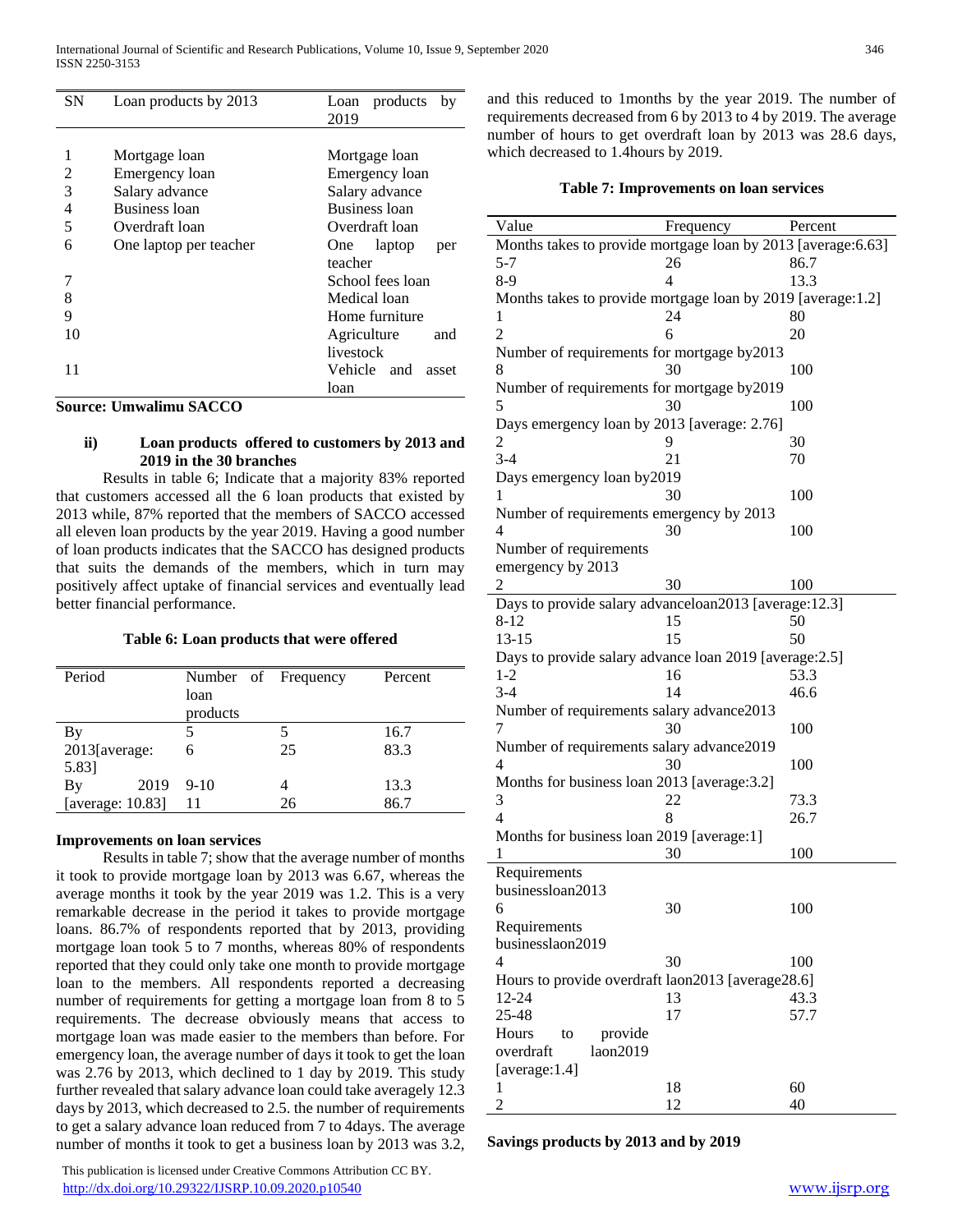| Variable                        | Frequency | Percent |  |
|---------------------------------|-----------|---------|--|
| Number of members 2013 [1576.9] |           |         |  |
| 1100-1500                       | 11        | 36.7    |  |
| 1501-2350                       | 19        | 63.3    |  |
| Number of members 2019 [2458.9] |           |         |  |
| 2100-2500                       | 19        | 63.3    |  |
| 2501-3250                       |           | 36.7    |  |

 Results in table 8; revealed that by the year 2013, there were 4 saving products including free saving, permanent savings, school fees saving, and funeral solidarity fund. The number

| Variable              |      | Frequency | Percent |
|-----------------------|------|-----------|---------|
| Uptake                | 2013 |           |         |
| [average: $3701.8$ ]  |      |           |         |
| 2990-3500             |      | 12        | 40      |
| 3500-4560             |      | 18        | 60      |
| Uptake 2019 [average: |      |           |         |
| 11468.41              |      |           |         |
| 8000-12000            |      | 14        | 46.7    |
| 12001-14500           |      | 16        | 53.3    |
|                       |      |           |         |

increased to 7 saving products by 2019. 3 saving products were introduced including home furniture saving, fixed-deposit and children's saving products. The number of increment of saving products represent a percentage of 87.5 which is a notable effort to customize savings services.3

**Table 8: Savings products by 2013 and by 2019**

| <b>SN</b> | Savings products by 2013 | Savings products by<br>2019 |
|-----------|--------------------------|-----------------------------|
|           |                          |                             |
|           | Free saving              | Free saving                 |
| 2         | Permanent saving         | Permanent saving            |
| 3         | School fees saving       | School fees saving          |
|           | Funeral solidarity fund  | solidarity<br>Funeral       |
|           |                          | fund                        |
|           |                          | furniture<br>Home           |
|           |                          | saving                      |
| 6         |                          | Fixed deposit               |
|           |                          | Children's savings          |
|           |                          | account                     |

**Source: Umwalimu SACCO website**

# **Financial performance**

 This study sought to determine financial performance of Umwalimu SACCO by 2013 and by 2019. A number of variables were measured to indicate performance.

# **Members of Umwalimu SACCO**

 One of the key indications of performance is a growing membership of a SACCO. It is a primary condition for a Savings and Credit Cooperative for financial performance. The table below presents information on members of Umwalimu SACCO by 2013 and by 2019. It was revealed that the average number of members was 1576 by the year 2013 and 2459 by 2019. As observed, there exists a notable difference between the average number of members by 2013 and the average number of customers by 2019. For 19 branches representing 63.3%, the number of members

ranged between 1501 and 2350, whereas it ranged between 2100 and 2500 for majority of branches by the year 2019.

# **Table 9: Members of Umwalimu SACCO Source: UMWALIMU SASCCO 2019**

# **Uptake of financial services (loans)**

 Apart from withdrawal, cash deposits services, uptake of loans by customers is a key indication of uptake of financial services by customers. The table below presents information on uptake of loans which represents the general uptake of financial services by members of Umwalimu SACCO. The study reveals that the average uptake of loans was 3701.8 by 2013 whereas the uptake raised to 11468.4 by the year 2019. Majority of respondents representing 60%, reported that loan uptake by customers ranged between 3500-4560 by 2013, whereas 53.5 % of respondents reported that the loan uptake ranged between 12001 and 14500. This indicates that there is a big difference between loan uptake by 2013 and loan uptake by the year 2019. This could be a result of innovations made on loan products, new products introduced and adoption of technology to improve service provision.

# **Table 10: Uptake of financial services**

# **Savings by 2013 and savings by 2019**

 Results in table 11; presents information on savings by 2013 and by 2019. The average savings per each branch was RWF 841728960.9 by the year 2013 which increased to RWF 1192124429.6 by 2019. Comparing the two means we see a very notable increase in the amounts of savings. By 2013, for majority of Umwalimu SACCO branches which represents 60% savings ranged between 410000001- 500000000. It was further revealed that for majority of respondents which represents 50%, savings by 2019 ranged between 1029392922 and 1329292880.

# **Table 11: Savings by 2013 and 2019**

| Variable                               | Frequency | Percent |
|----------------------------------------|-----------|---------|
|                                        |           |         |
| Savings by 2013 [average: 841728960.9] |           |         |
| 324502020-                             |           | .3      |
| 350000000                              |           |         |
| 350000001-                             | 5         | 16.5    |
| 410000000                              |           |         |
| 410000001-                             | 18        | 60      |
| 500000000                              |           |         |
| Savings by2019 [average:1192124429.6]  |           |         |
| 769979287-                             | 9         | 30      |
| 1019103830                             |           |         |
| 1029392922-                            | 15        | 50      |
| 1329292880                             |           |         |
| 1423392202-                            | 6         | 20      |
| 1762838383                             |           |         |

# **Loans provided**

 This study sought to find found out the amount of loans were provided to the members by 2013 and by 2019. It was found out that the average loans provided by 2013 was 1145062294.3 which increased to the average loan amount of 2104889250 by the year 2019. 19 respondents representing 63.3% reported that their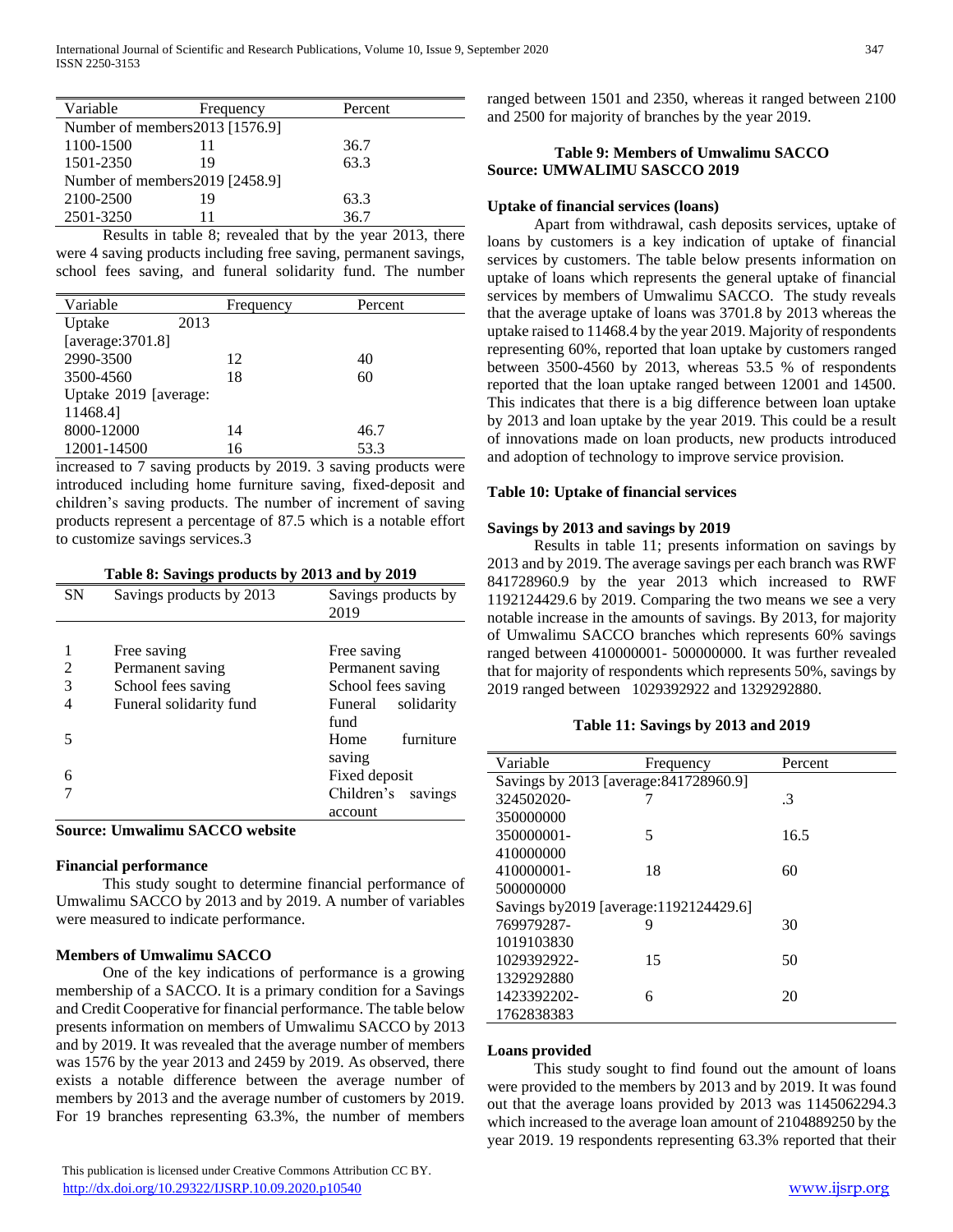International Journal of Scientific and Research Publications, Volume 10, Issue 9, September 2020 348 ISSN 2250-3153

amount of loan provided by 2013ranged between 587873738 and 989498722, whereas for 2019, 80% reported that the amount of loans provided ranged between 200000000001 and 26000000000.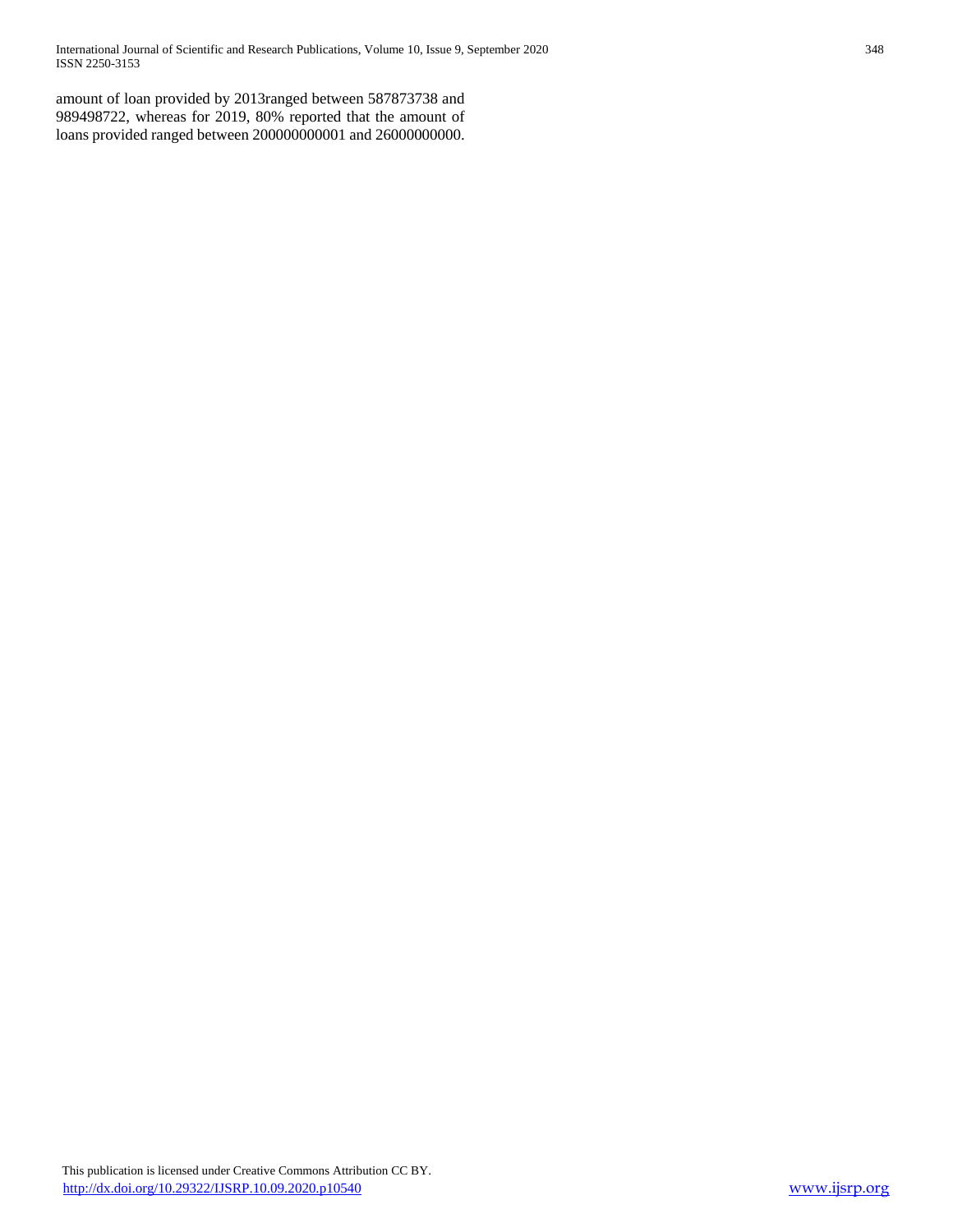## **Table 12: Loans provided**

| Variable                                       | Frequency | Percentage |  |
|------------------------------------------------|-----------|------------|--|
|                                                |           |            |  |
| Loans provided by 2013 [average: 1145062294.3] |           |            |  |
| 587873738-                                     | 19        | 63.3       |  |
| 989498722                                      |           |            |  |
| 1034202002-                                    | 11        | 36.7       |  |
| 1984947400                                     |           |            |  |
| Loans provided by 2019 [average: 2104889250]   |           |            |  |
| 1019103900-                                    | 6         | 20         |  |
| 2000000000                                     |           |            |  |
| 200000000001-                                  | 24        | 80         |  |
| 26000000000                                    |           |            |  |
|                                                |           |            |  |

#### **Net profit by 2013 and 2019**

 This table presents information on net profit by 2013 and 2019. Findings revealed that the average amount of net profit was 46670809 by 2013 and 153758539.7 by 2019. For majority of respondents, which is 16 representing 53.4 the net profit ranged between 40987367 and 44985764 by the year 2013; whereas it ranged between 163820900 and 199873720 for 53.3% of respondents by 2019.

## **Table 13: Net profit by 2013 and 2019**

| Variable                         | Frequency | Percent |  |  |  |  |  |
|----------------------------------|-----------|---------|--|--|--|--|--|
| Net profit by 2013 [46670809]    |           |         |  |  |  |  |  |
| 38729980-                        |           | 23.3    |  |  |  |  |  |
| 41200000                         |           |         |  |  |  |  |  |
| 40987367-                        | 16        | 53.4    |  |  |  |  |  |
| 44985764                         |           |         |  |  |  |  |  |
| 45209879-                        |           | 23.3    |  |  |  |  |  |
| 52000000                         |           |         |  |  |  |  |  |
| Net profit by 2019 [153758539.7] |           |         |  |  |  |  |  |
| 90270800-                        | 14        | 46.7    |  |  |  |  |  |
| 149829300                        |           |         |  |  |  |  |  |
| 163820900-                       | 16        | 53.3    |  |  |  |  |  |
| 199873720                        |           |         |  |  |  |  |  |

#### **Inferential Statistics**

 Inferential analysis was used to produce correlation and T and Critical values to measure the relationship between independent and dependent variables and significance of the difference when comparing two situations: financial performance by the year 2013, and by the year by 2019.

# **Relationship between process innovation and financial performance**

 Correlation results indicated that the correlation coefficient was .952\*\* and P value .000 which is less than the significance level of .05. Therefore, a conclusion was made that there existed a significant relationship between process innovation and financial performance in Umwalimu SACCO and a decision to reject the null hypothesis was made.

# **Table 14: Relationship between process innovation and financial performance**

|             |                         | <b>Process</b><br>innovation | Financial<br>Performance |
|-------------|-------------------------|------------------------------|--------------------------|
|             | Spearman<br>correlation |                              | $.952**$                 |
| Process     | Sig.<br>$(2 -$          |                              | .000                     |
| innovation  | tailed)                 |                              |                          |
|             | N                       | 30                           |                          |
|             | Spearman                | $.952**$                     |                          |
|             | Correlation             |                              |                          |
| Financial   | Sig.<br>$(2 -$          | .000                         | 30                       |
| performance | tailed)                 |                              |                          |

\*\*. Correlation is significant at the 0.01 level (2-tailed).

## **Relationship between product innovation and financial performance**

 Correlation results indicated that the correlation coefficient was .747\*\* and P value .000 which is less than the significance level of .05. Therefore, a conclusion was made that there existed a significant relationship between product innovation and financial performance in Umwalimu SACCO and a decision to reject the null hypothesis was made.

# **Table 15: Relationship between product innovation and financial performance**

|             |                        | Process<br>innovation | Financial<br>Performance |
|-------------|------------------------|-----------------------|--------------------------|
|             | Pearson<br>correlation |                       | $.747**$                 |
| Process     | Sig.<br>$(2 -$         |                       | .000                     |
| innovation  | tailed)                |                       |                          |
|             | N                      | 30                    |                          |
|             | Pearson                | .747**                |                          |
|             | Correlation            |                       |                          |
| Financial   | Sig.<br>$(2 -$         | .000                  | 30                       |
| performance | tailed)                |                       |                          |

\*\*. Correlation is significant at the 0.01 level (2-tailed).

## **Significance of the difference in terms of performance between two periods (T-test Analysis)**

 Table 16; presents the results of T-test analysis to measure if there existed a significant difference between performance of 2013 and performance of 2019 as a result of process and product innovation.

#### **Members and uptake of financial services by 2013 and by 2019**

 Results in 16; presents the results of t-test on the significance of the difference between the members of sacco and uptake of financial services by 2013 and by 2019. The results indicate that the P values (.000, .000) for both variables were less than the level of significance (.05) and the calculated T values (11.05,28.8) which were greater than the observed T-values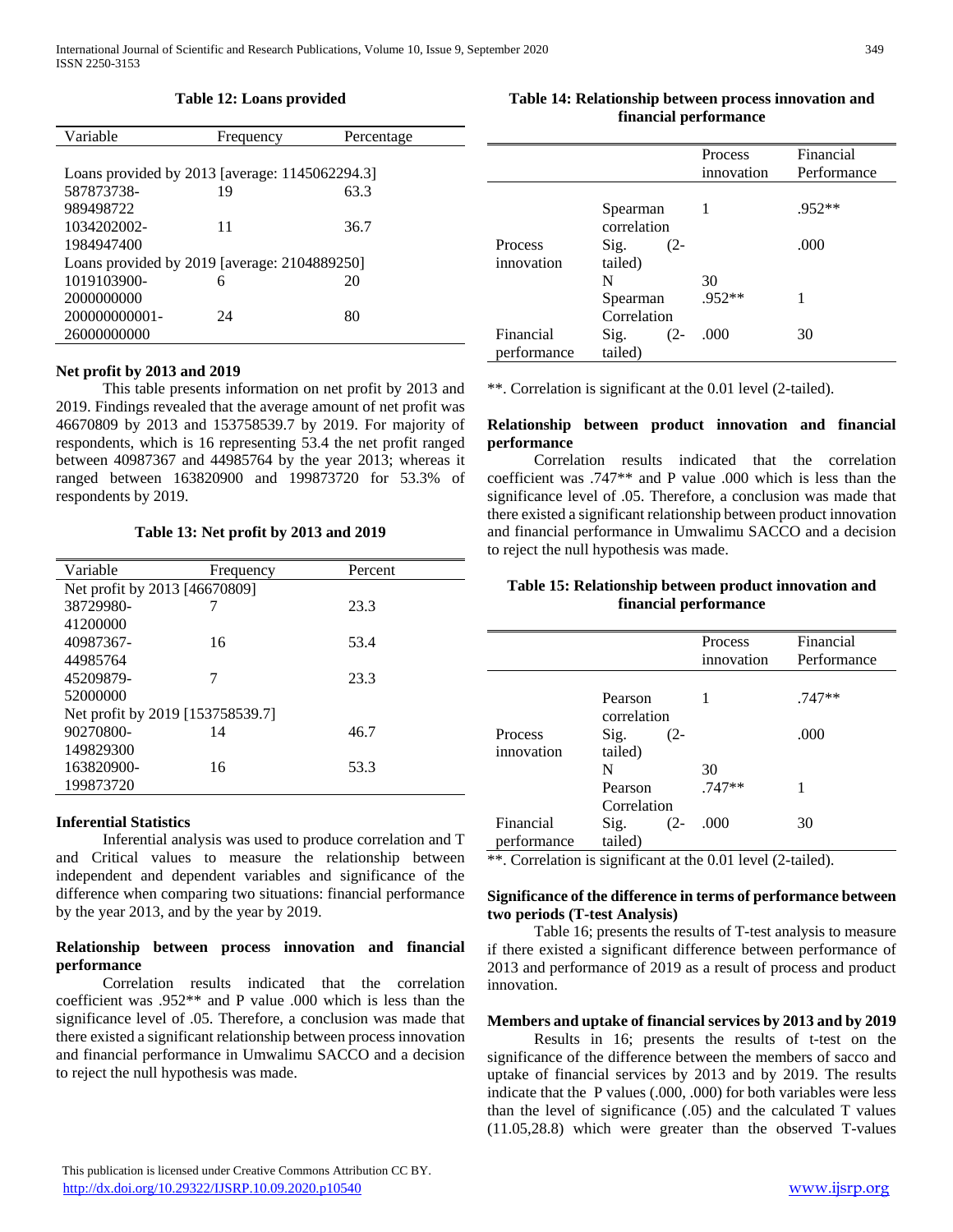(1.64). Therefore, a conclusion was made that there existed a significant difference between members of sacco by the year 2013 and members of sacco by the year 2019, and there existed a

significant difference between uptake of financial services by 2013 and uptake of financial services by 2019.

| <b>Independent Samples Test</b>       |                               |            |      |                   |                                              |                          |                 |
|---------------------------------------|-------------------------------|------------|------|-------------------|----------------------------------------------|--------------------------|-----------------|
|                                       |                               |            |      |                   | 95% confidence Interval of the<br>difference |                          |                 |
|                                       |                               | ${\bf F}$  | Sig  | T                 | Df                                           | Sig<br>$(2 -$<br>tailed) | Mean difference |
| 2013<br><b>Members</b><br>and<br>2019 | Equal<br>Variances<br>Assumed | .94        | .760 | 11.05<br>$\theta$ | 58                                           | .000                     | 882.00000       |
|                                       | Equal<br>Variances<br>assured | 47.12<br>6 |      | 11.05<br>$\theta$ | 56.802                                       | .000                     | 882.00000       |
| financial<br>Uptake<br>of<br>by2013   | Equal<br>Variances<br>Assumed | 20.30<br>7 |      | 28.8              | 58                                           | .000                     | 72291.14        |
|                                       | Equal<br>Variances<br>assured |            |      | 28.7              | 37.7                                         | .000                     | 7222.6          |

## **Table 16: Difference between members and financial uptake before 2013 and in 2019.**

# **Savings, loans provided and net profit**

 As shown in table 17; the P values (.000, .000, .000) for both variables which were less than the 0.05 level of significance  $(.05)$  and the calculated T values  $(17.20,21.3, 23.19)$  which were greater than the observed T-values. Therefore, a conclusion was

made that there existed a significant difference between Savings of sacco by the year 2013 and savings of sacco by the year 2019, and there existed a significant difference between loans provided by 2013 and loans provided by 2019.

# **Table 17: Savings, loans provided and net profit**

| <b>Independent Samples Test</b> |                               |                           |      |       |        |                                           |        |                 |
|---------------------------------|-------------------------------|---------------------------|------|-------|--------|-------------------------------------------|--------|-----------------|
|                                 |                               |                           |      |       |        | 95% confidence Interval of the difference |        |                 |
|                                 |                               | $\boldsymbol{\mathrm{F}}$ | Sig  | T     | Df     | Sig<br>tailed)                            | $(2 -$ | Mean difference |
| Savings2013<br>2019             | Equal<br>Variances<br>Assumed | .84                       | .82  | 17.20 | 58     | .000                                      |        | 350395          |
|                                 | Equal<br>Variances<br>assured | 49.56<br>7                |      | 17.20 | 56.802 | .000                                      |        |                 |
| Loansprovid<br>ed20132019       | Equal<br>Variances<br>Assumed | .87                       | .980 | 21.3  | 58     | .000                                      |        | 959826E         |
| Net profit                      | Equal<br>Variances            | .96                       | .897 | 23.19 | 58     | .000                                      |        | 107091E         |

#### V. DISCUSSION OF THE FINDINGS

 The current study confirmed a significant relationship between process and financial performance of Umwalimu SACCO. The results concur with Gunday, Ulusoy, Kilic & Alpkan (2011), Lin (2013) and Tabas & Beranova (2012) who posited that the business and marketing performance of the firm is determined

by its innovation ability and ultimately influence on financial performance. This study found out that ATM and internet banking had been adopted and used in Umwalimu SACCO with significant improvements in delivery of services to the clients. Similar studies by Muyitz (2013) and Tuma, (2016) in Thailand and Bangladesh respectively confirmed a positive significant association between